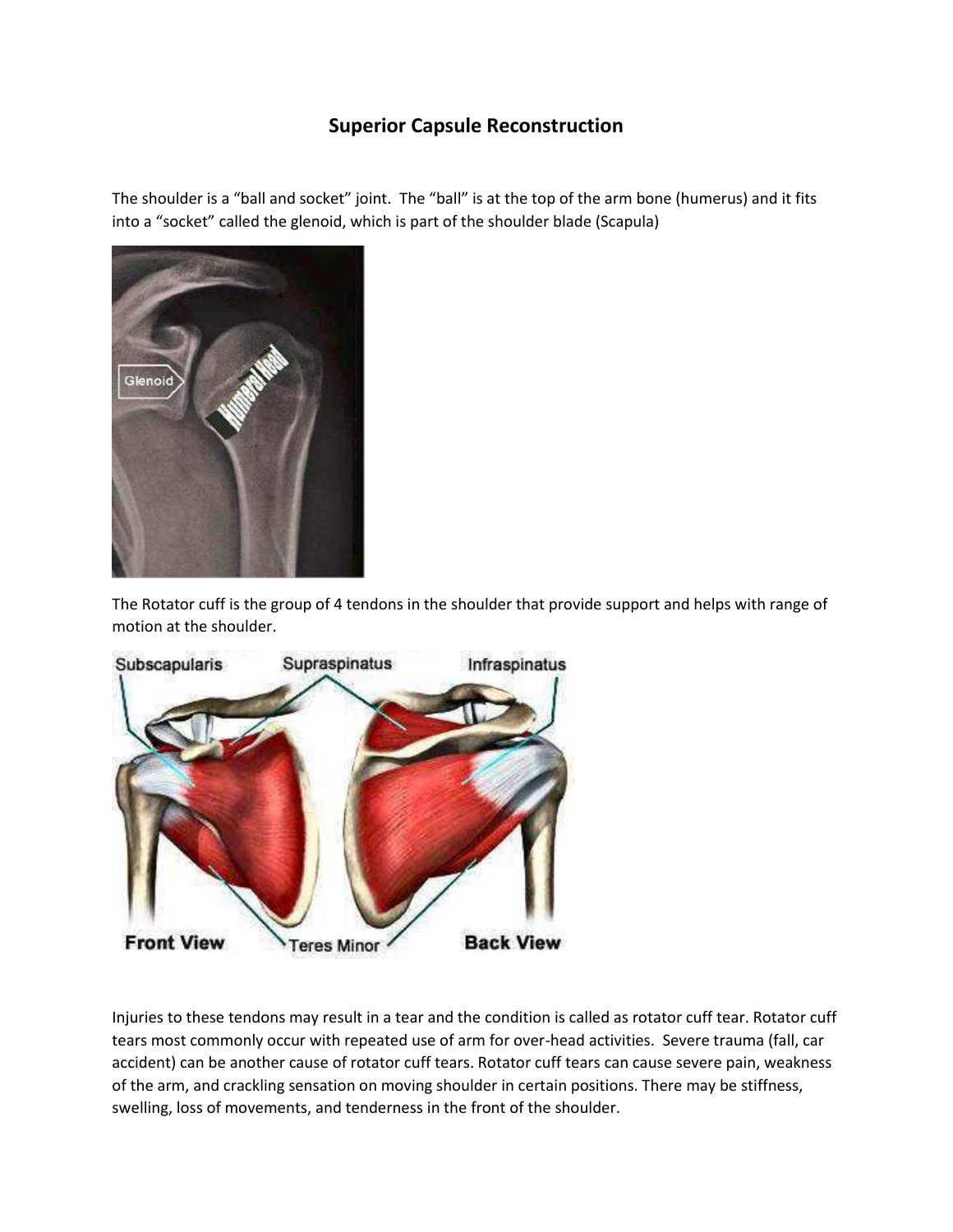![](_page_1_Picture_0.jpeg)

# **ROTATOR CUFF TEAR**

#### **SYMPTOMS**

- Pain at night is the most common complaint  $\bullet$
- Pain with overhead activity pain may be gradual in onset or acute after an injury
- There also may be stiffness, tenderness, and weakness

Sometimes these rotator cuff tears become so large they are not fixable. When patients have "unfixable" rotator cuff tears, damage also occurs in the upper lining of the shoulder joint, called the superior capsule. The superior capsule helps keep the humeral head "ball" centered on the glenoid "socket" which helps keep normal mechanics of the shoulder to raise your arm. When this capsule is torn (as is common in large rotator cuff tears) the humeral head "ball" can migrate up on the glenoid "socket" and results in pain, weakness, loss of motion, and limited activity.

#### **TREATMENT**

Generally patients with large unfixable rotator cuff tears have very limited options. A newer procedure called, a Superior capsular reconstruction, has been developed to treat these "unfixable" rotator cuff tears. By repairing the superior capsule, it is felt the surgery can help stabilize the shoulder joint and make it easier to raise the arm.

This procedure, which is done on an outpatient basis and uses a cadaver graft (human skin tissue) to reconstruct the superior capsule when the rotator cuff tendon tears are too large to repair. By reconstructing the capsule, a cushion is placed between the ball of the shoulder joint and the acromion bone. Additionally, the joint is held in proper position, allowing for more normal shoulder function.

It is sewn into the top of the socket and then into the insertion of the rotator cuff and again essentially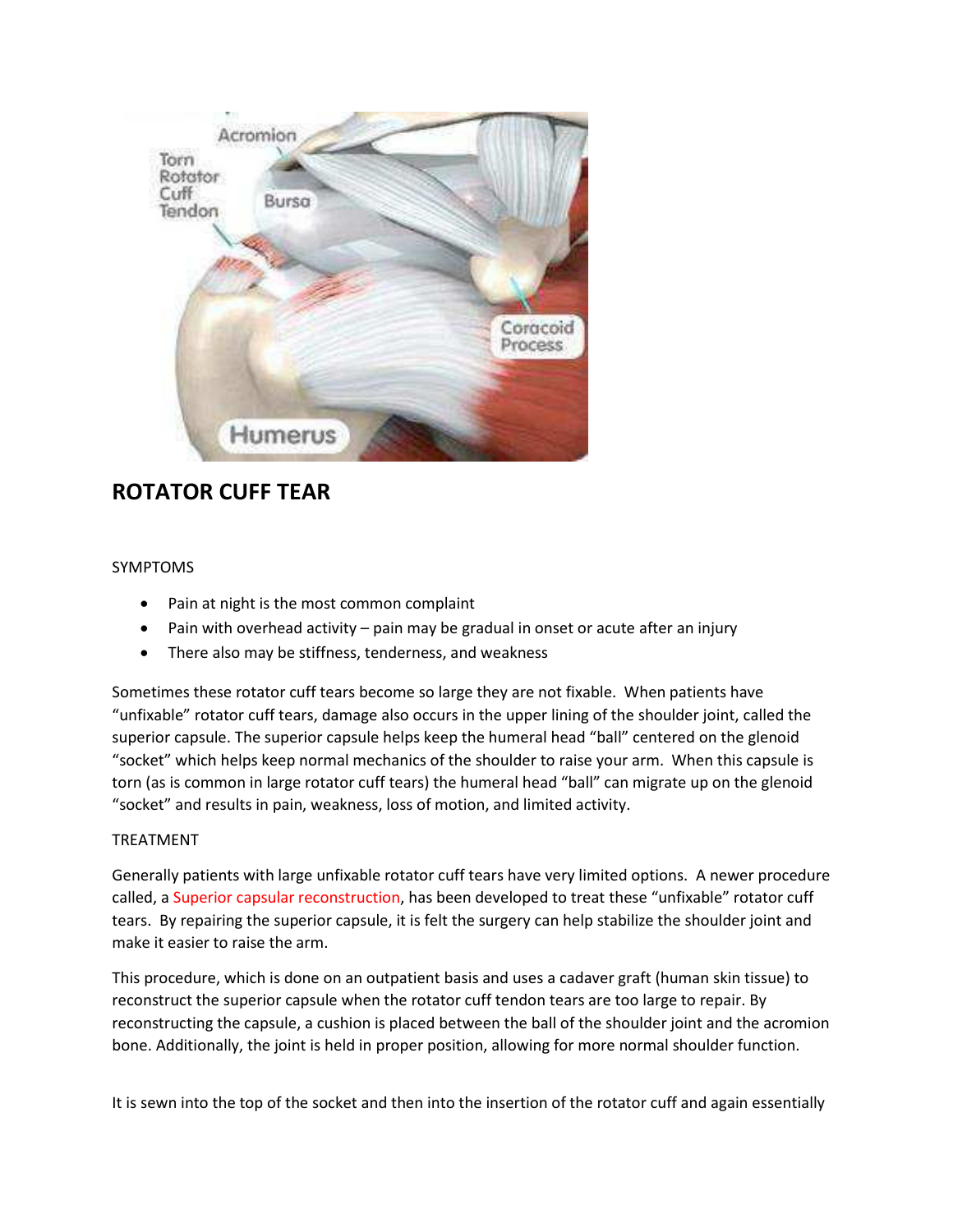serves as a blanket or roof to help recover the humeral head. Theoretically this helps maintain the natural mechanics of the shoulder and can restore function and reduce pain.

While this is a newer surgery, the early outcomes in multiple studies have been promising with reducing pain, maintaining range of motion and helping to prevent progression of arthritis.

![](_page_2_Picture_2.jpeg)

![](_page_2_Picture_4.jpeg)

**TORN ROTATOR CUFF NOT FIXABLE AFTER SUPERIOR CAPSULE RECONSTRUCTION**

## **SURGERY**

The superior capsule reconstruction is usually an arthroscopic procedure. In arthroscopy, small incisions are made. An arthroscope (camera) is placed inside the shoulder and fluid is pumped into the shoulder with expands the shoulder giving the surgeon a clear view and room to work.

![](_page_2_Picture_8.jpeg)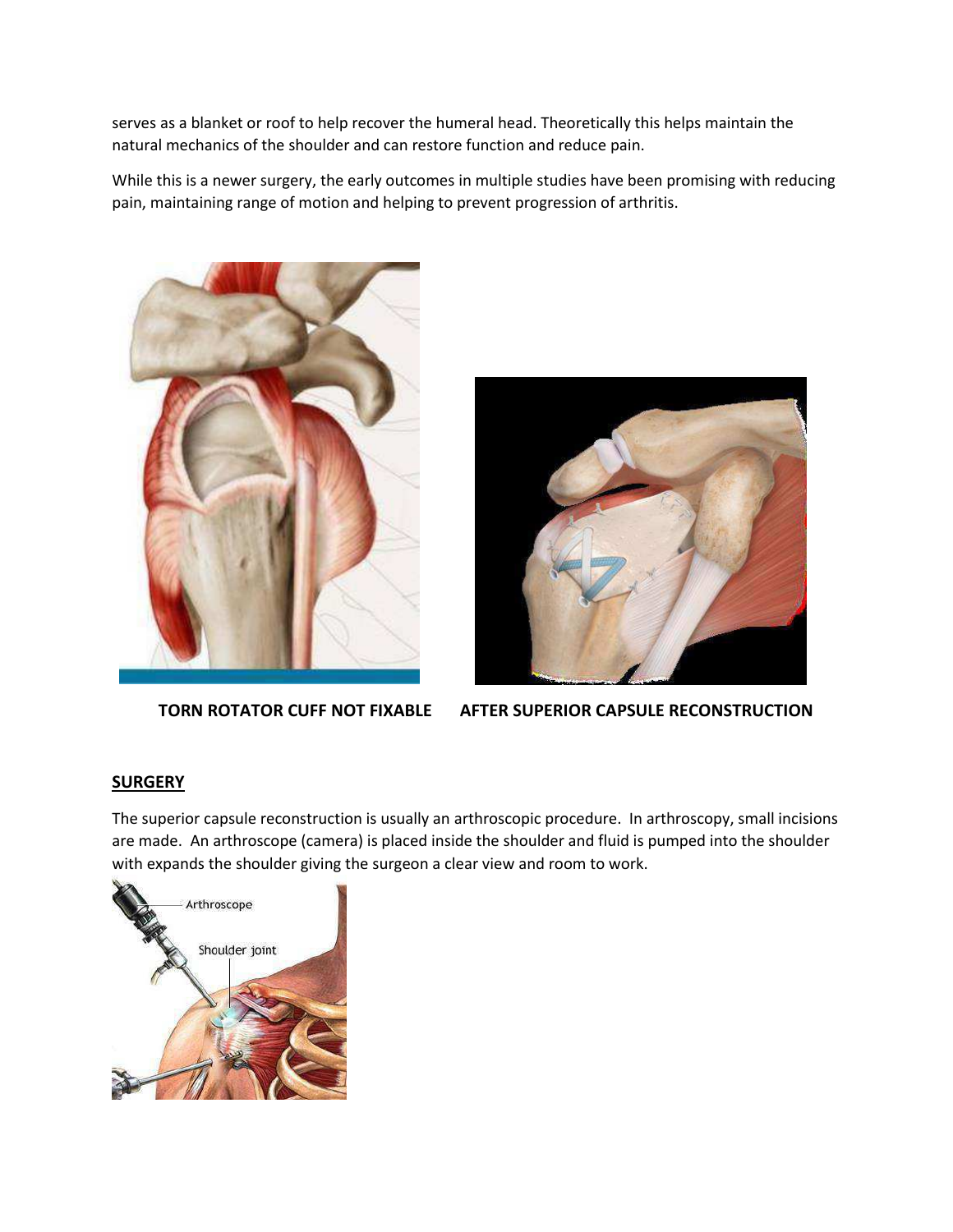#### **COMPLICATIONS** can include the following:

- 1. Infection
- 2. Tear of the superior capsule reconstruction
- 3. Continued Stiffness
- 4. Continued pain
- 5. Fracture of either the humerus (arm) or the glenoid (socket)
- 6. Nerve injury

## **BEFORE SURGERY**

If you and Dr Muh decide you are going to have surgery, several steps may be necessary before surgery:

- 1. You may need some special xrays, a CT scan or an MRI
- 2. You may need to see your primary care physician if you have a history of medical problems (high blood pressure, diabetes, asthma, etc). They may need to draw some blood.
- 3. In some cases you may need to obtain an EMG (electromyography) study in order to determine if the nerves which make the muscles work properly in your shoulder are functioning normally.
- 4. You will schedule your physical therapy to start 1 week after surgery

Be sure to tell the office the medications you take. Some medicines may need to be stopped before surgery. For example, the following over-the counter medicines may cause excessive bleeding and should be stopped 2 weeks before surgery:

- 1. Non-steroidal anti-inflammatory medications such as aspirin, ibuprofen (Motrin), and naproxen sodium (Aleve)
- 2. Blood thinners (Coumadin, Plavix, pradaxa, lovenox, etc)
- 3. Most arthritis medications
- 4. Some herbal medicines (Vitamin c, Ginseng, etc)

## **YOUR SURGERY DAY**

This is an outpatient surgery, therefore you will go home the same day as surgery. On the day of surgery you will arrive at the hospital 2-3 hours prior to your scheduled surgery to check in and be prepared by the anesthesiologist and nursing staff. It is important to follow the instructions given to you by the hospital for the night before surgery. You should not eat or drink anything after midnight on the night before your surgery. Your primary care physician or the hospital will tell you whether or not to take your usual medications before surgery. Wear loose-fitting clothes and a button-front shirt when you go to the hospital for your surgery. After surgery, you will be wearing a sling and will have limited use of your arm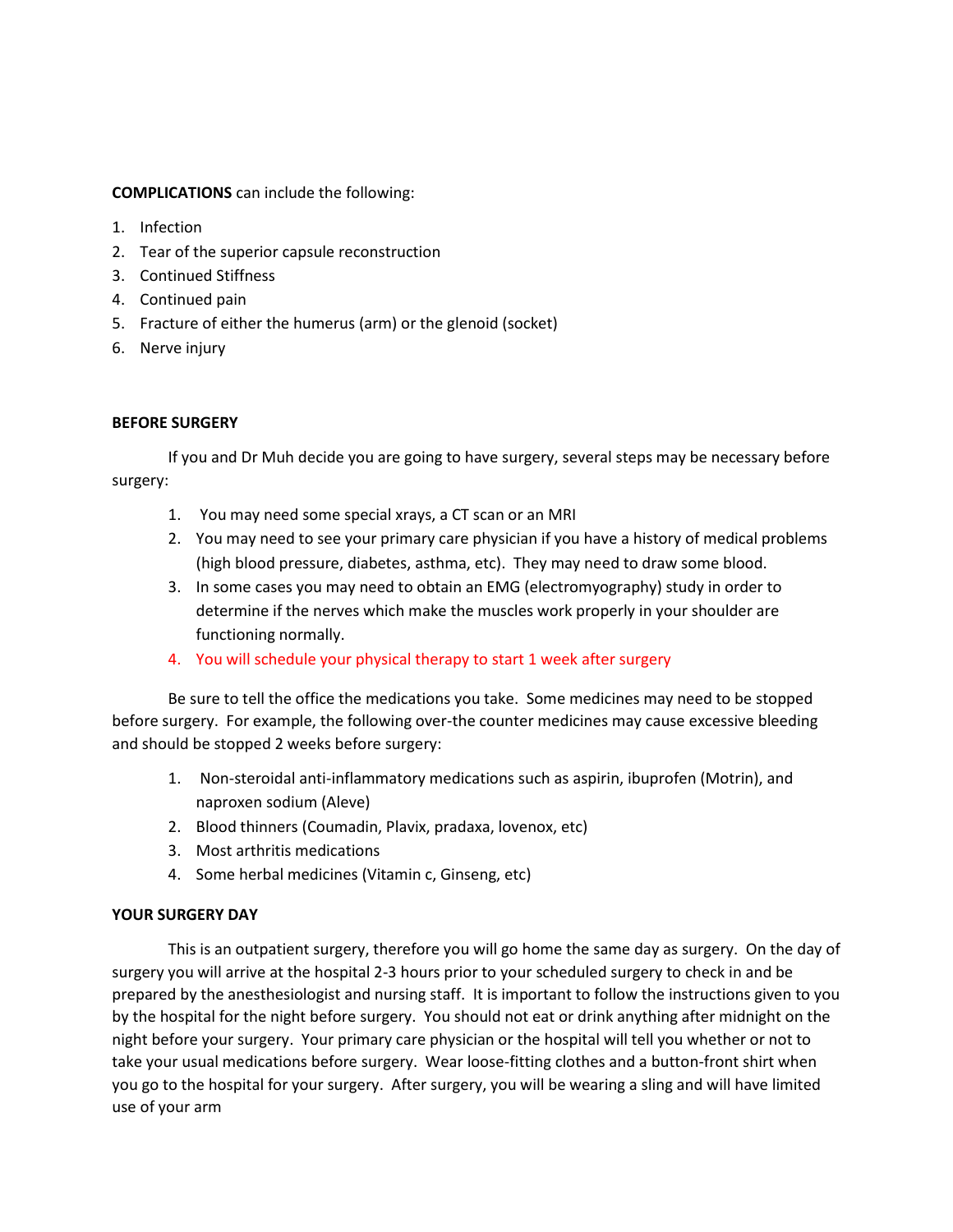The surgery usually takes  $1 - 2$  hours. The time spent in the recovery room is usually an additional 1 – 3 hours. Pain is usually controlled with a combination of oral medications as well as a nerve block that the anesthesiologist gives before surgery. The nerve block may last well into the evening after your surgery. You will be discharged with oral pain medications to take at home.

 When you are discharged from the hospital you will need someone to take you home. This can be a family or friend. Some patients will need assistance at home, so family should be aware that you will need help with simple daily living chores such as dressing, cooking, and feeding yourself. You will be given instructions on coming out of the sling daily to work on elbow, wrist, and hand range of motion to avoid stiffness of those joints.

#### **PHYSICAL THERAPY**

 With this type of surgery, you should have your first physical therapy appointment about 1 week after surgery. This should be scheduled before your surgery day. After 1 week you will see Dr. Muh for a post-operative visit. Dr. Muh will provide a detailed physical therapy protocol to be followed by your therapist.

#### **AFTER SURGERY**

 It is important to be on the lookout for signs and symptoms of infection following surgery. These include: fever, chills, nausea, vomiting, diarrhea, redness around your incision, and yellow/green drainage from your incision. Should you have any of these symptoms please contact Dr. Muh's office immediately.

**Dressings stay on for 3 days**: The dressing on your shoulder is placed in a sterile manner at the end of the procedure. It should remain on to allow for the wounds to be protected for 72 hours.

**DO NOT remove the band-aid like portion of the dressing**. These are Steri-strips and allow for more cosmetic healing to your wounds. They will fall off on their own after 10-14 days. Dissolving stitches are used, so no stitches will need to be removed after surgery.

**Keep wounds dry until follow-up**: Once the dressings are removed, keeping the wound dry is important. Identifying redness or drainage is the purpose of removing the dressing prior to follow-up. This does not mean that you should be allowing the wound to get damp. You are allowed to shower 3 days after surgery. Do not use soap on the wounds and immediately dry the area with a clean towel. There are few exceptions to this that will be communicated on your individualized post-operative instructions.

**No submerging the wounds in water for 6 weeks**. This includes bathing, Jacuzzi, whirlpool, or sauna use. The water involved in these activities can encourage an infection to occur.

Icing the shoulder is recommended. All patients will be sent home with an ice machine (cryotherapy). This can be performed at a twenty minutes on-twenty minutes off-cycle. There must always be some form of protection between the ice and the skin.